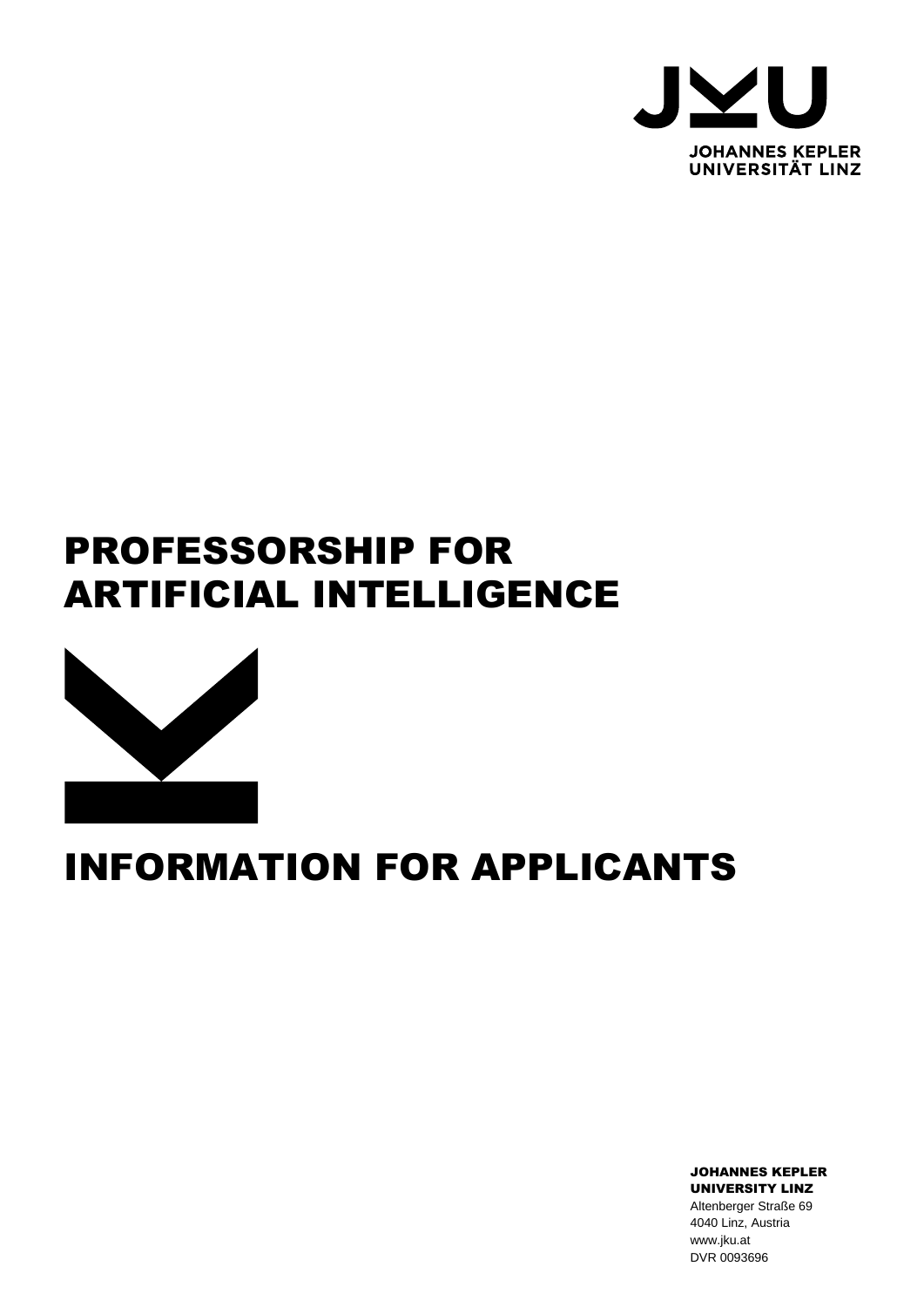

## **Table of Contents**

| 1. |            |                                                                                  |  |  |
|----|------------|----------------------------------------------------------------------------------|--|--|
| 2. |            | The Faculty of Engineering & Natural Sciences Fehler! Textmarke nicht definiert. |  |  |
| 3. |            |                                                                                  |  |  |
| 4. |            |                                                                                  |  |  |
|    | 4.1.       |                                                                                  |  |  |
|    | 4.2.       |                                                                                  |  |  |
|    | 4.3.       |                                                                                  |  |  |
|    | 4.4.       | Activities - Significance and Time Span Fehler! Textmarke nicht definiert.       |  |  |
| 5. |            |                                                                                  |  |  |
|    | 5.1.       |                                                                                  |  |  |
|    | 5.2.       |                                                                                  |  |  |
|    |            |                                                                                  |  |  |
|    |            | 5.2.2. Company Pension Fund for University Professors  Fehler! Textmarke nicht   |  |  |
|    | definiert. |                                                                                  |  |  |
| 6. |            |                                                                                  |  |  |
| 7. |            |                                                                                  |  |  |
|    | 7.1.       |                                                                                  |  |  |
|    | 7.2.       |                                                                                  |  |  |
|    | 7.3.       |                                                                                  |  |  |
|    | 7.4.       |                                                                                  |  |  |
| 8. |            |                                                                                  |  |  |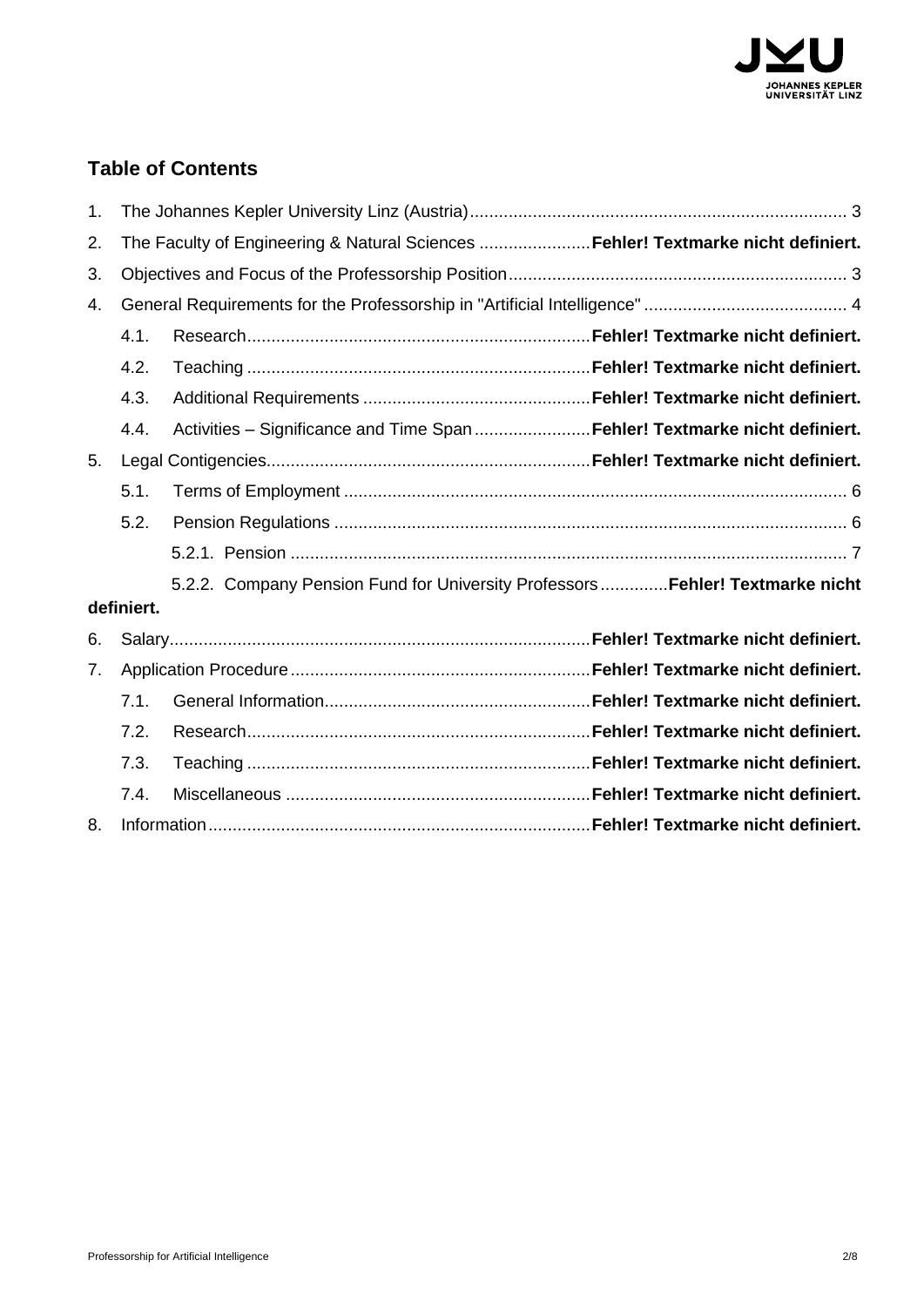

## <span id="page-2-0"></span>**1. The Johannes Kepler University Linz (Austria)**

The Johannes Kepler University Linz is a young European university with an expert and accomplished focus on the academic areas of social and economic sciences, law, natural sciences and engineering. The studies of Human Medicine were added in 2014. During its fifty year history, the university has achieved a national and international standing with its manifold achievements in research and teaching. The JKU is a campus-style university located north of the city of Linz. The unique campus environment provides close proximity between all disciplines. Interdisciplinary collaboration, innovative base-knowledge research, and close ties to local businesses and the business community have helped to establish its principal direction. By upholding principles of unity in research and teaching as well as fostering advanced methods of knowledge transfer, the JKU Linz generates and provides services for the greater good of society, the business community, fine arts and culture. Core target groups include students, the scientific community as well as organizations representing private and public life.

As the largest institution of research and education in Upper Austria, and thus as a knowledge transfer center, the university contributes to the continual support and development of Upper Austria as a dynamic economic region. The JKU is also actively involved in competence centers, and has developed spin-off programs that support the establishment of new companies.

### **2. The Faculty of Engineering & Natural Sciences**

The Faculty of Engineering & Natural Sciences is comprised of 58 institutes in the following fields of base-knowledge research as well areas of application-oriented research:

- Computer Science
- **Mechatronics**
- Chemistry and Polymer Engineering Technologies
- **Mathematics**
- **Physics**

See: [http://www.tn.jku.at](http://www.tn.jku.at/) for detailed information.

#### <span id="page-2-1"></span>**3. Objectives and Focus for the Professorship Position**

In recent years, **Artificial Intelligence (AI)** has revolutionized infinite areas of science, setting a never before seen precedent for commercial applications. AI is the fastest growing field in computer science with the potential to change the lives of every human being in virtually every aspect. Humanity's great challenges - such as global health and world peace, global economy and industry, energy and resource management, climate change, crisis security, human rights protection, democracy, prosperity and free personal development - can no longer be addressed without applying corresponding methods of Artificial Intelligence. Even the process of acquiring scientific knowledge – regardless of the scientific discipline – is becoming increasingly dependent on methods in artificial intelligence to explore and understand complex relationships in data and design new experiments.

Commonly referred to today as "deep learning", AI is currently becoming more popular due to breakthroughs in machine learning. The university aims to raise the JKU's profile as a leading Austrian institution for AI and Machine Learning as well as established Computer Sciences at the JKU as one of Europe's leading institutions in AI and Machine Learning.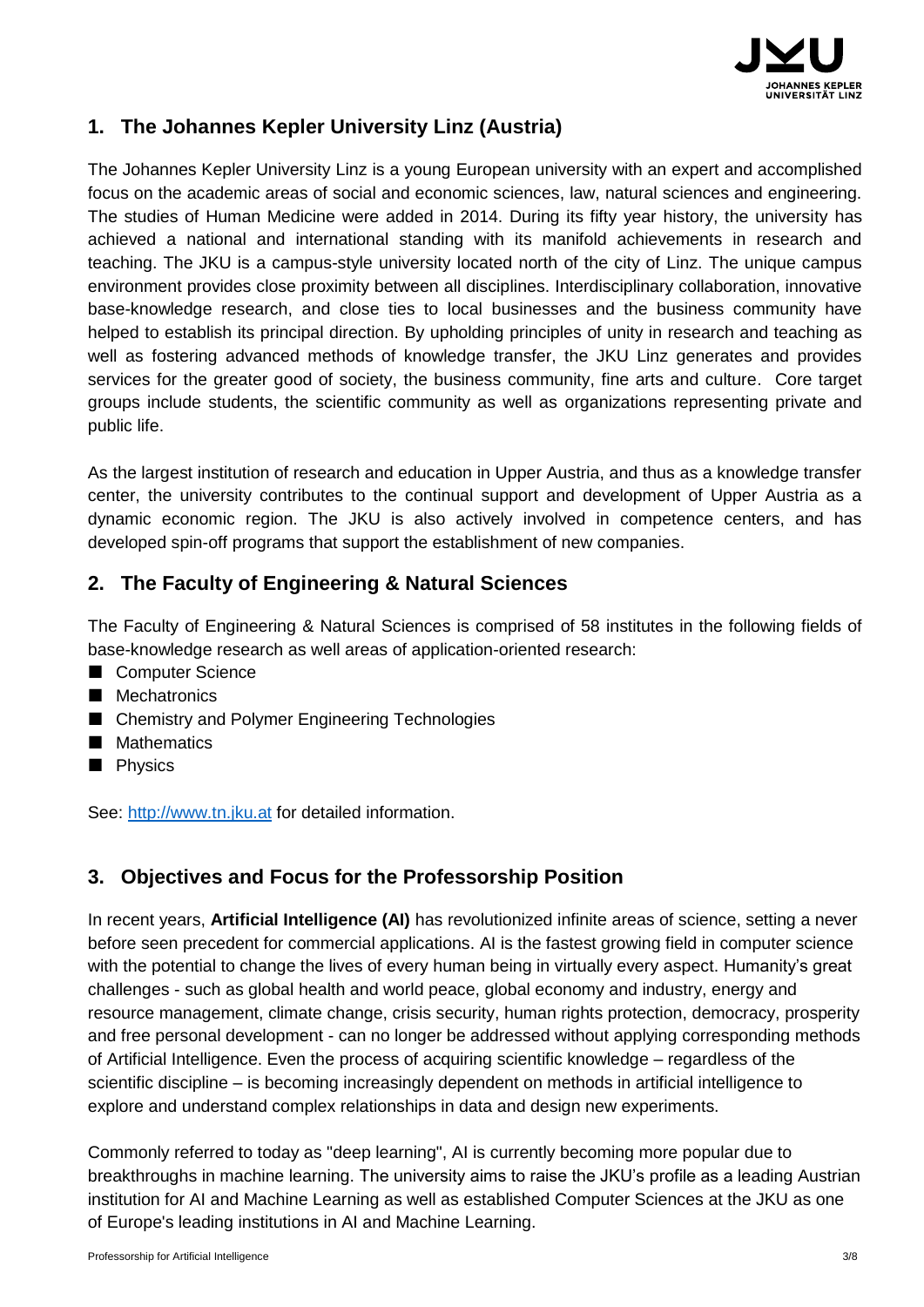

The environment for the professorship position in AI at the **JKU** is unique. There is a wide range of starting points for AI applications at the Faculty of Engineering & Natural Sciences, including autonomous driving, intelligent production plants, process optimization and process control. In addition, collaboration with the JKU Faculty of Medicine and the Kepler University Hospital means there are countless opportunities for AI applications in medicine. Whereas the JKU has top scientists in AI and related fields, the recently opened LIT AI Lab, the Audi.JKU Deep Learning Center, and the LIT Open Innovation Center provide essential interfaces. All of the research activities at the JKU are embedded in a long-term AI strategy plan outlined by the Upper Austrian government.

The AI professorship position is part of the JKU's **academic area of Computer Science** and has already demonstrated outstanding research competence in various areas of AI, particularly in Machine Learning, i.e. in Machine Learning/Deep Learning (Institute for Machine Learning), Machine Learning and Computer Perception (Institute for Computational Perception), Data Visualization and Visual Analytics (Institute for Computer Graphics), Information Retrieval & Extraction, Information and Knowledge Integration, Data Mining (Institute for Application-Oriented Knowledge Processing), Pattern Recognition (Institute for Signal Processing) as well as Embedded AI and Cognitive Computing (Institute for Pervasive Computing). The focus on machine learning is part of a strong research field in Artificial Intelligence and the JKU aims to continually expand and strengthen this field at the JKU. The professorship is embedded in this context of **Artificial Intelligence and Machine Learning** and will conduct research and teaching in core areas of Artificial Intelligence (concrete relevant research foci are listed in the section below).

#### <span id="page-3-0"></span>**4. Requirements for the Position "Artificial Intelligence"**

The basic role is to represent the field of "Artificial Intelligence" in research, teaching, continual education as well as acquiring external funding. The professorship is part of the **academic area of Computer Science** and includes eventually chairing a department for Artificial Intelligence.

#### **4.1. Research**

In order to supplement the JKU's existing expertise in machine learning and formal methods with complementary research competencies, the JKU is seeking applicants who can demonstrate outstanding research accomplishments and planned innovative research projects in one or more of the following research fields, such as:

- Agent-Based and Multi-Agent Systems
- Constraints, SAT, SMT and Theorem Proving
- Heuristic Search and Optimization
- **Knowledge Representation and Reasoning**
- Machine Learning and Applications
- Natural Language Processing
- **Planning and Scheduling**
- Robotics and Cyber-Physical Systems
- **Probabilistic Reasoning**

The successful candidate will be asked to develop a research and innovation strategy that, in the medium-term, will propel the JKU to an internationally top-ranked position in research and innovation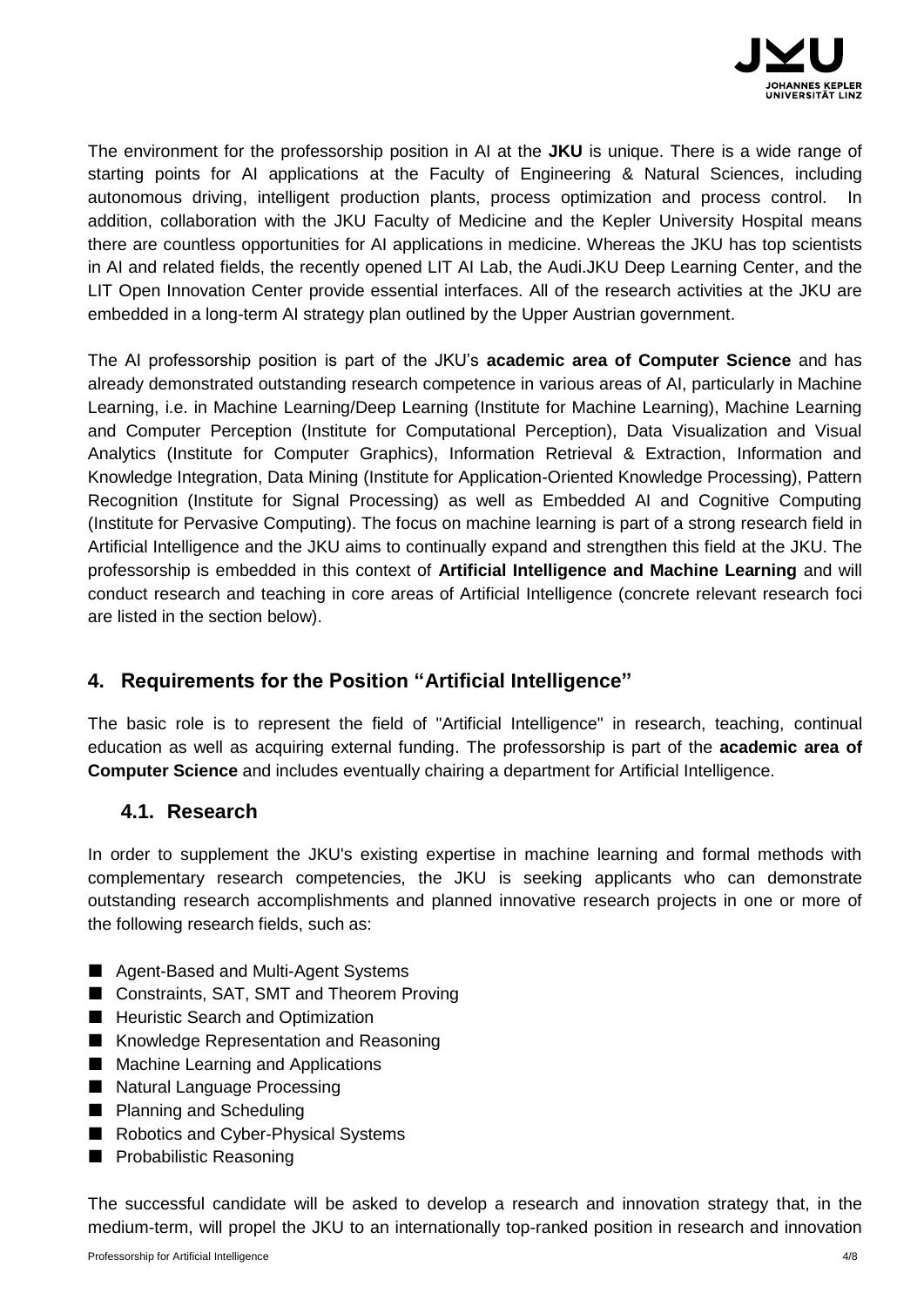

in this area of computer science. The successful candidate is expected to collaborate closely with the entire academic area of Computer Science, particularly the institutes for Machine Learning, Computational Perception, Formal Models and Verification, Pervasive Computing, Computer Graphics, Signal Processing, as well as other relevant institutes and research facilities at the JKU.

As part of the application letter, applicants are requested to state the concrete topics and tasks they will address and work on within the research fields listed above in the event of being appointed at the JKU based on his/her area of expertise.

The candidate's application regarding his/her qualifications in research will be considered under the following criteria:

- 1. Research competence in a current area in the above listed research fields
- 2. Post-doctorate degree/habilitation (*venia docendi*), or a comparable, internationally recognized post-doctorate qualification, in the research area described above (please include documentation)
- 3. Professional activities related to the core task area of the professorship position
- 4. Academic and scientific reputation demonstrated by high-quality publications in international, peerreviewed journals and at conferences in the academic area with a high relevance to the fields of activity as listed in the job profile (publication list, including 5-8 of the publications you consider most important and significant), academic/scientific presentations/lectures as an invited speaker (list of invitations as a keynote speaker), cooperation efforts in Austria and abroad, activities as an editor or reviewer, number and scope of conferences organized, etc.
- 5. International experience demonstrated through longer stays abroad, cooperation efforts with universities and research facilities abroad, as well as including and integrating international research
- 6. Proof of having acquired appropriate research funding; organizing and taking part and/or managing research projects (function, project volume, contracting party and/or funding organization, duration, project manager and/or number of full-time employees when managing the project)
- 7. Submit a research concept for future activities as the Professor for Artificial Intelligence at the JKU (under the classification of your previous work).

## **4.2. Teaching**

The applicant will be expected to offer courses as part of the new Bachelor's and Master's degree programs in Artificial Intelligence and Computer Sciences as well as lectures in his/her field of expertise. The candidate is expected to actively take part in basic education as part of the Artificial Intelligence and Computer Science programs, as well as for faculty service courses. The successful candidate will teach the course "Introduction to AI" as part of the Bachelor's degree program in Artificial Intelligence. As many of the educational degree programs at the JKU are international, the successful candidate should be proficient in English and able to hold university-level courses and presentations in English.

The candidate's application regarding his/her qualifications in research will be considered under the following criteria:

- 1. Didactic skills
- 2. Experience in holding university-level courses (please include a list of held courses, incl. University didactic continual education courses and activities)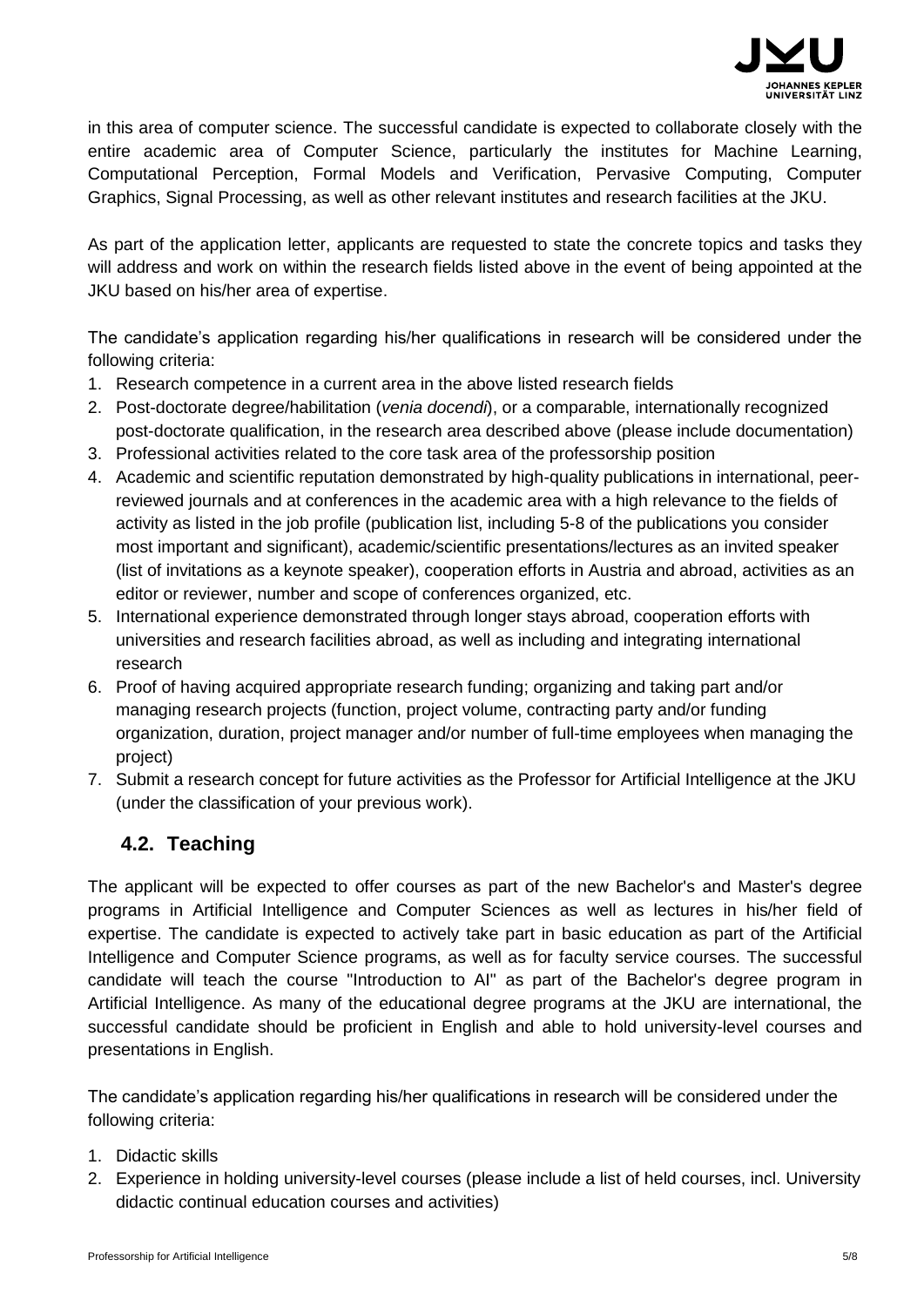

3. Experience supervising academic papers, such as Master's/Diploma degree theses and dissertations (include a list of supervised theses and dissertations).

### **4.3. Additional Requirements**

The successful candidate is expected to be willing to collaborate with research institutions in Austria and abroad as well as with industrial companies. Collaboration efforts should include the objective to acquire external funding.

Pre-requisites for the position include the ability to chair a department or, if applicable, an institute, a willingness to independently manage academic administrative tasks, and actively take part in university committees. In order to ensure that the organizational unit is successfully managed, in addition to key professional qualifications and management experience, the successful candidate should possess a strong professional and personal social skill set.

The candidate's application regarding his/her qualifications in research will be considered under the following criteria:

- 1. Previous research collaboration with partners at universities in Austria and abroad.
- 2. Qualifications and ability to manage organizational units, research projects, etc.
- 3. Qualifications and ability to lead cooperatively, for human resource development, and the advancement of women as well as taking part in gender mainstreaming projects.

### **4.4. Activities – Significance and Time Span**

Overall, equal importance is given in the areas of research and teaching.

The workload distribution is therefore 40% teaching, 40% research and 20% for the completion of administrative tasks and institute management responsibilities. When assessing candidate suitability for the position, this weighting will be taken into consideration.

#### **5. Legal Contingencies**

<span id="page-5-0"></span>Effective as of January 1, 2004, the structure of Austrian universities has been completely reorganized. They are independently financed on the basis of a three-year service level agreement with the Austrian government, have a global budget at their disposal, and are not subject to any directives by the Austrian Federal Ministry of Science and Research.

#### **5.1. Terms of Employment**

<span id="page-5-1"></span>All terms of employment, including a university professorship, are subject to the Private Sector Employees Act. A work contract between the university and the appointed professor confirms the professor's appointment. The Salaried Employees Act and the collective agreement for university employees provide the legal framework for all related labor, social, and pension conditions. An evaluation of all teaching and research activities will be conducted after a 5-year period to assess the fulfillment of all target agreements.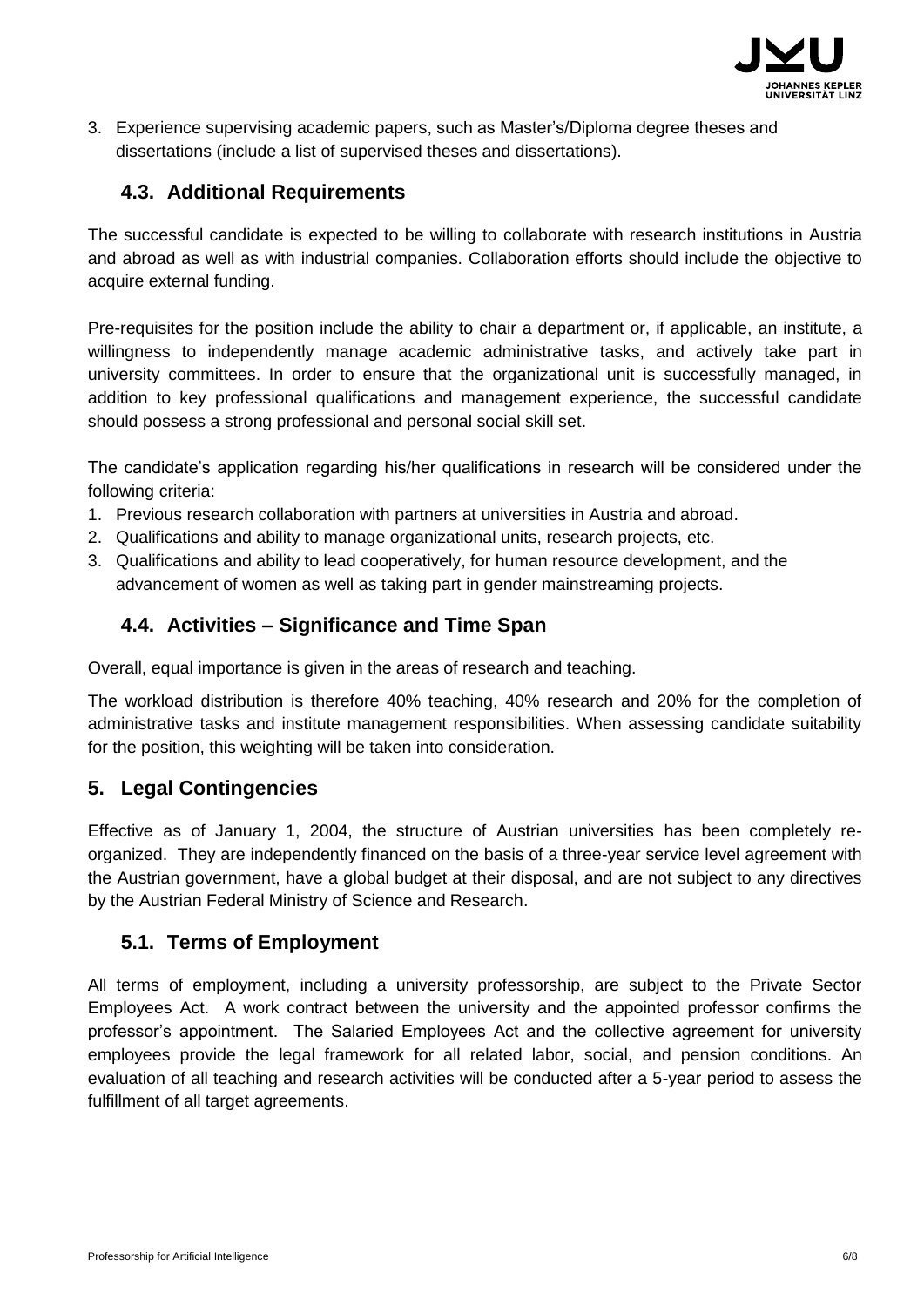

## **5.2. Pension Regulations**

#### **5.2.1. Pension**

<span id="page-6-0"></span>A pension account at the Pension Insurance Company for Employees (PVA) provides the basis to calculate the amount of pension. All pension account holders are registered for annual partial credits during insurance periods in the amount of 1.78% of the annual contribution basis and these are capped at the maximum assessment basis. The sum of the partial credits is the total credits that are re-valued annually. The total credit divided by 14 equals the amount of gross monthly pension. For more information about the pension you receive directly from the state, please contact the PVA.

#### **5.2.2. Company Pension Fund for University Professors**

In compliance with the 2002 Austrian Universities Act, a special pension scheme is provided for university professors and has been agreed upon in a Collective Agreement. The contribution payment made by the university is 10% for the set minimum salary as stated in the collective agreement. Voluntary salary payments agreed upon aside from the collective agreement minimum salary are not a part of the base calculation of the contribution payments.

#### **6. Salary**

The amount of the minimum salary for Group A 1 (Professorship) has been determined in the collective agreement for university employees and is a gross annual salary of 71.822,80 Euros per year (last update: 2019). Payment is allocated in 14 equal amounts, whereby two parts are special allocated payments.

The position as Professor for Artificial Intelligence provides a provision (on a voluntary basis) to agree on a salary over the minimum salary set by the collective agreement.

After a positive evaluation every six years  $-4$  times in total – there will be an advance to the next pay grade in accordance to the salary bracket in collective agreement for job category A1.

## **7. Application**

Prospective applicants for the professorship position in "Artificial Intelligence" are requested to send the following documentation in electronic form to: [application@jku.at.](mailto:application@jku.at) If documents cannot be sent in electronic format, they are to be sent in quintuplet copy and should arrive at the Rector's office no later than one week after the end of the application deadline.

#### **7.1. General Information**

- **Application form**
- Letter of Intent (1 page)
- Tabular Curriculum Vitae
- Diplomas (Doctorate, Post-Doctorate/Habilitation)